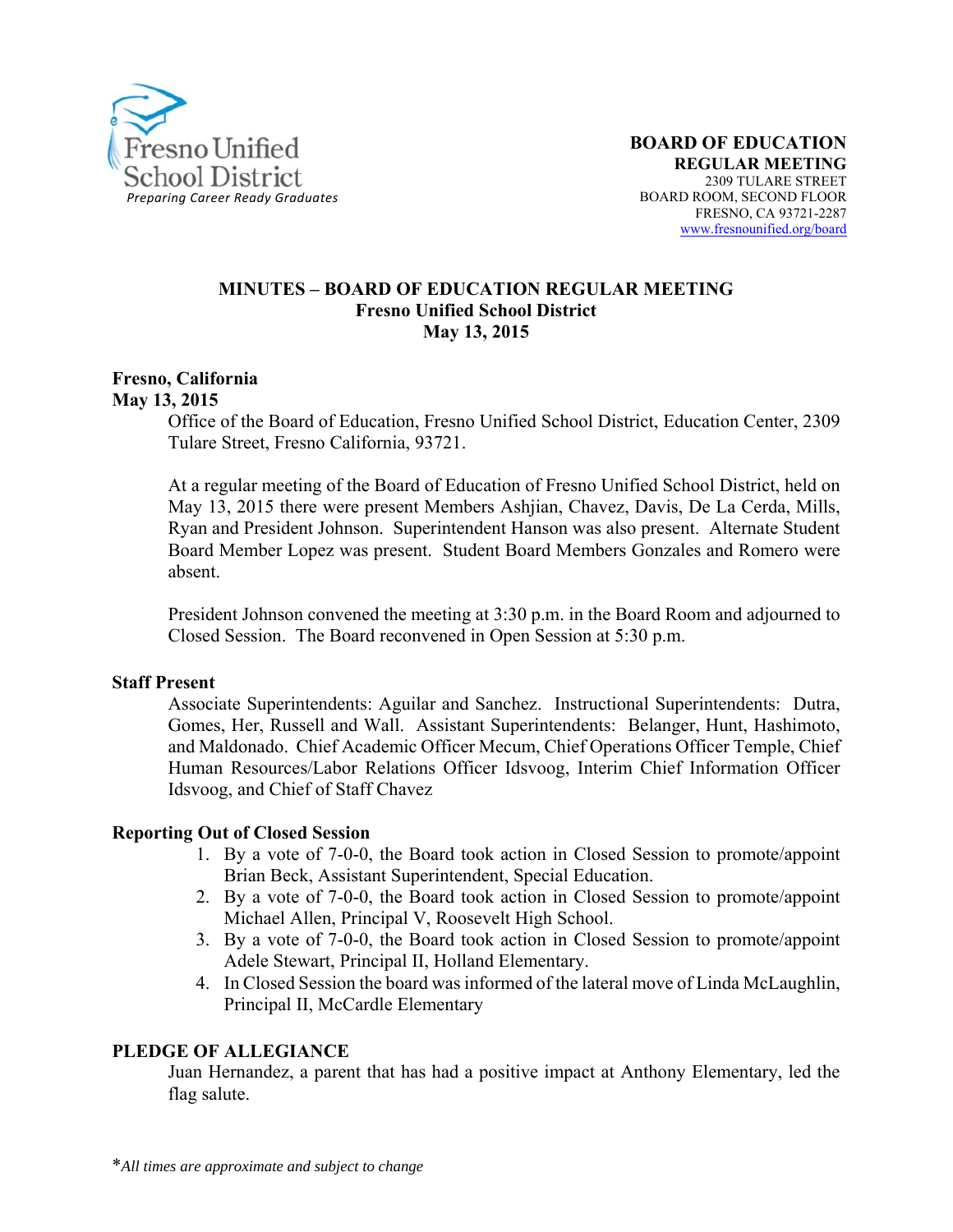## **APPROVE Minutes**

APPROVED**,** with corrections to page 6, the draft minutes for the April 22, 2015 Regular Meeting. Member Mills moved for approval, seconded by Member Davis, and by a vote of 7-0-0, as follows: AYES: Members Ashjian, Chavez, Davis, De La Cerda, Mills, Ryan and President Johnson.

### **ADOPT Resolution Proclaiming May 17-23, as Classified School Employees Week**

ADOPTED, as recommended, a resolution proclaiming the week of May 17-23, 2015 as *Classified School Employees Week.* Classified employees, with their diverse talents and true dedication, support the smooth operation of offices, safety and maintenance of campuses, safe transportation of our students, provide healthy nutrition, enhance the educational experience, and provide our school district with specialized skills that contribute to the educational excellence of our students in our schools. The third week of May spotlights the great work classified employees are responsible for providing in support of the education of students throughout school districts in the state of California. Member De La Cerda moved for adoption, seconded by Member Davis which carried a roll call vote of 8-0-0, as follows: AYES: Student Member Lopez, Member Ashjian, Chavez, Davis, De La Cerda, Mills, Ryan and President Johnson.

### **RECOGNIZE Fresno Unified School District Scholarship Recipients**

RECOGNIZED Fresno Unified School District Scholarship Recipients from the following High Schools:

| <b>Bullard High School</b> | Fresno High School    |
|----------------------------|-----------------------|
| Cambridge High School      | Hoover High School    |
| Design High School         | JE Young High School  |
| DeWolf High School         | McLane High School    |
| Duncan Polytechnical       | Roosevelt High School |
| Edison High School         | Sunnyside High School |

## **HEAR Reports from Student Board Representatives**

Student Board Representative Raquel Romero provided comments/reports from the Student Advisory Board Representative meeting hosted by Roosevelt High School with Board Member Davis present. Student Board Representative Raquel Romero acknowledged the student ambassadors from Tehipite Middle School.

### **HEAR Report from Superintendent**

- The Superintendent provided a brief report to the Board of Education highlighting his recent educational study trip which explored CTE, equity, and accountability issues in Germany. Underwritten by the Stuart Foundation, the trip also included a World Education Summit bringing education leaders from around the world to discuss improving global education.
- Superintendent Hanson reminded everyone of the upcoming District Retirement Party on Friday, May 29, and Convocation 2015 on August 12.
- $\bullet$  He further provided insight to two key presentations being made tonight the strategic budget development process and the Single Plan for Student Achievement (SPSA).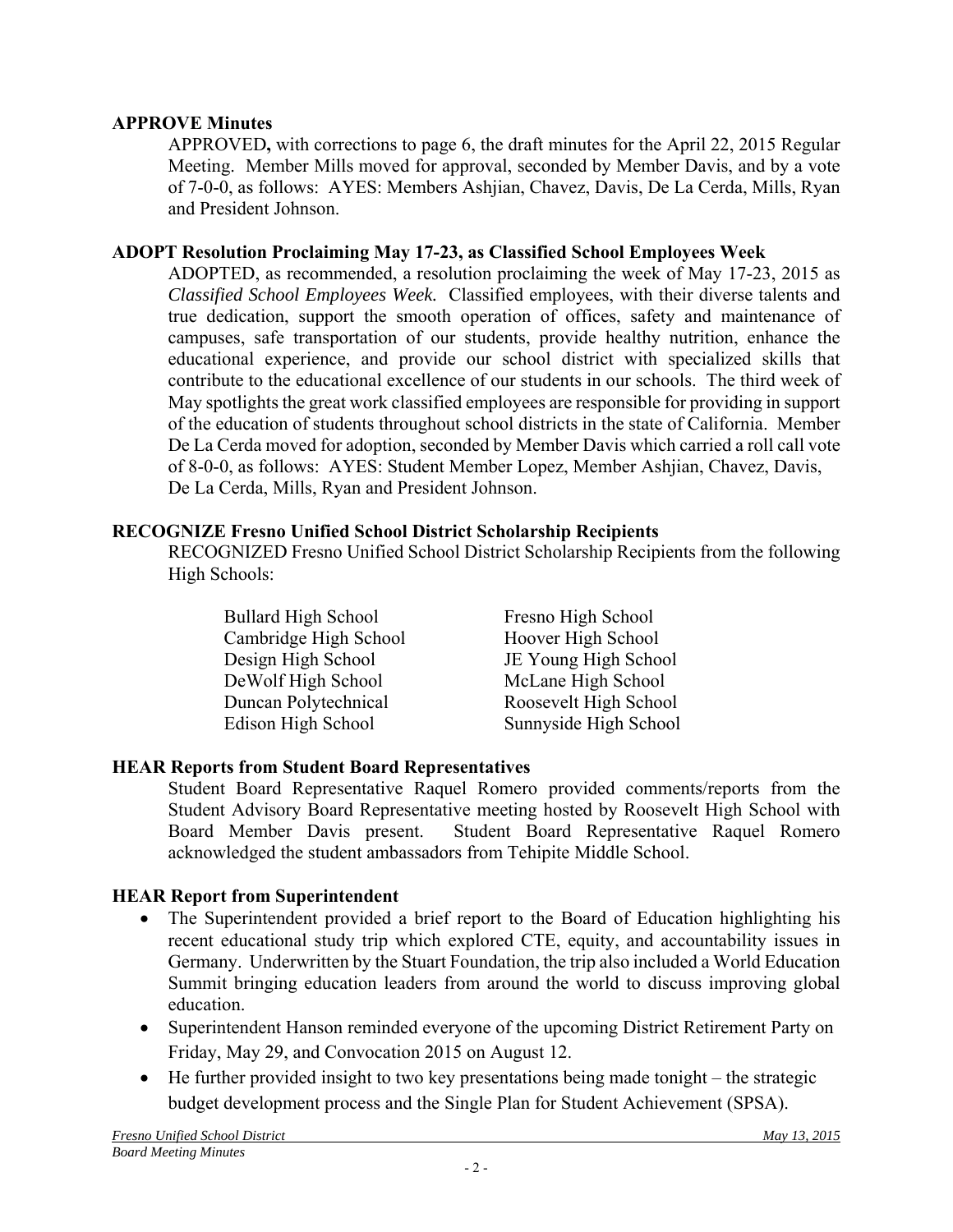Hanson completed his comments by stressing the importance of finishing strong during this last stretch of the school year and congratulating Design Science graduates who will be our first to receive diplomas next Thursday.

On a motion by Member De La Cerda, seconded by Member Davis, the consent agenda, exclusive of agenda items: A-7 and A-9 which were pulled for further discussion, was approved on a roll call vote of 7-0-0 as follows: Members Ashjian, Chavez, Davis, De La Cerda, Mills, Ryan and President Johnson. Student Member Lopez was absent.

# **A. CONSENT AGENDA**

## **A-1, APPROVE Personnel List**

APPROVED, as recommended the Personnel List, Appendix A, as submitted.

- **A-2, ADOPT Findings of Fact and Recommendations of District Administrative Board** ADOPTED, as recommended the Findings of Fact and Recommendations of District Administrative Panels resulting from hearings on expulsion and readmittance cases conducted during the period since the April 22, 2015, Regular Board meeting.
- **A-3, ADOPT Waiver Request for Cara Lambert and Caroline Kuffel to Serve as Speech Language Pathologists**

ADOPTED, as recommended waiver requests for Cara Lambert and Caroline Kuffel to serve as Speech Language Pathologists. The Education Code section 44225(m) allows the commission to grant waivers to fill unanticipated needs in an area deemed hard-to-fill.

# **A-4, ADOPT Resolution 14-13 Approving Energy Services Contract and Energy Expenditure Plan for Roosevelt High School**

ADOPTED, as recommended Resolution 14-13 to approve the execution of the Proposition 39 Energy Services contract and Energy Expenditure Plan for Roosevelt High School. The project consists of retrofitting interior/exterior lighting fixtures in the Gym and Theater; replacing exterior lighting fixtures with LED fixtures throughout campus; replacing the two boilers serving the West Hall/Library building with energy efficient boilers and controls; and upgrading the Theater HVAC system.

Staff recommends approval of the following contractor:

# NORESCO (Sacramento, California) \$1,333,194

# **A-5, APPROVE Agreement with Pharmaceutical Strategies Group**

APPROVED, as recommended an agreement with Pharmaceutical Strategies Group (PSG) to perform an audit of the District's Prescription Benefits Manager (PBM) for calendar year 2014.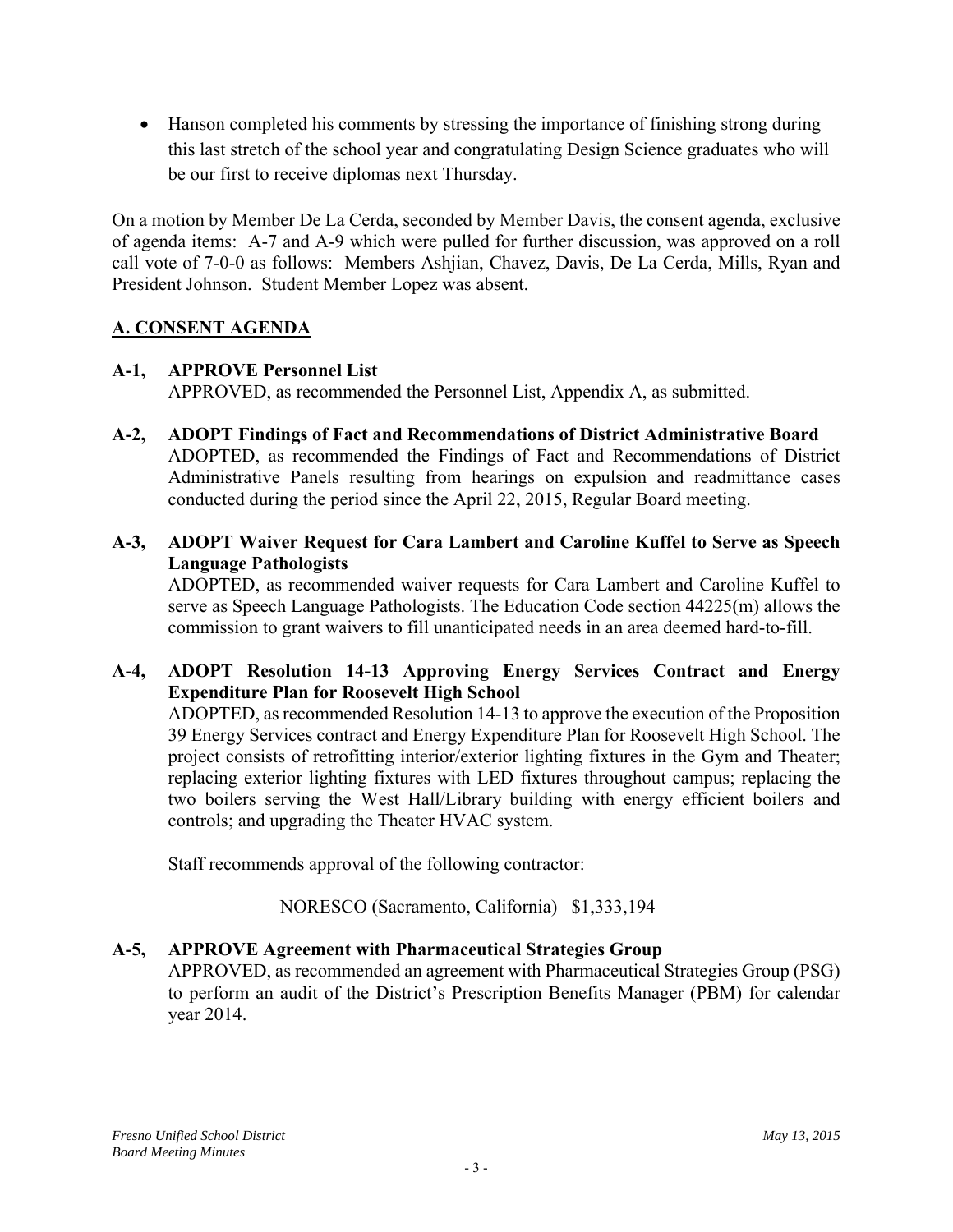**A-6, APPROVE Facilities and Operations Agreement By and Between Fresno Unified School District and Edison-Bethune Charter Academy**

APPROVED, as recommended the Facilities and Operations Agreement By and Between Fresno Unified School District and Edison-Bethune Charter Academy. This agreement will commence July 1, 2015 and will end on June 30, 2019.

## **A-7, APPROVE Independent Contractor Services Agreement with TalentSmart Emotional Intelligence**

APPROVED, as recommended an agreement with TalentSmart Emotional Intelligence (EQ) to provide Train-the-Trainer Certification for staff implementing Restorative Practices and School Climate initiatives.

**Member De La Cerda** – Can you please provide a brief overview of this agenda item and then I will ask my questions.

**Erica Hasenbeck** – The Emotional Intelligence training that is going to be conducted is a certification for the trainers. This will allow our district to have 13 staff members certified to conduct this top level training to do our in-house work with adults around emotional intelligence, which is broken down into personal awareness, social awareness, relationship skills, handling tough decisions, and building teams.

**Member De La Cerda** – How are these 13 staff members selected?

**Erica Hasenbeck –** The trainers are staff from DPI (Department of Prevention and Intervention) so Restorative Practices school counselors, teachers on special assignment, the manager from school climate, and the director from student support services. The idea is those folks are already working district-wide across different schools so they would be able to provide that learning for the adults in our system.

**Ambra Dorsey** – They in turn would deliver the curriculum to the site leaders and staff.

**Member De La Cerda –** So this would be the beginning of the support that we will be providing to the school sites?

**Ambra Dorsey –** Correct, and it would reduce our dependency on the consultant so we would not need to send people to San Diego to receive the training. Our staff will become certified.

**Member De La Cerda –** Thank you for the clarification.

**Ambra Dorsey –** Once they receive their certification they will be training the schools sites throughout the year.

**Member De La Cerda –** Will individuals receive refresher training?

**Ambra Dorsey –** The certification training is done in phases. We have the option of having all complete phases and we can send new people to be certified.

Member De La Cerda moved for approval, seconded by Member Davis, which carried a vote of 7-0-0, as follows: AYES: Ashjian, Chavez, Davis, De La Cerda, Mills, Ryan and President Johnson.

## **A-8, APPROVE Award of Bid 15-20, Dump Trucks**

APPROVED, as recommended Bid 15-20, for six new dump trucks for the Maintenance Department to replace dump trucks from model years 1986 through 1989. The request for bid was lawfully advertised on March 19, 2015, and March 26, 2015. The bids were opened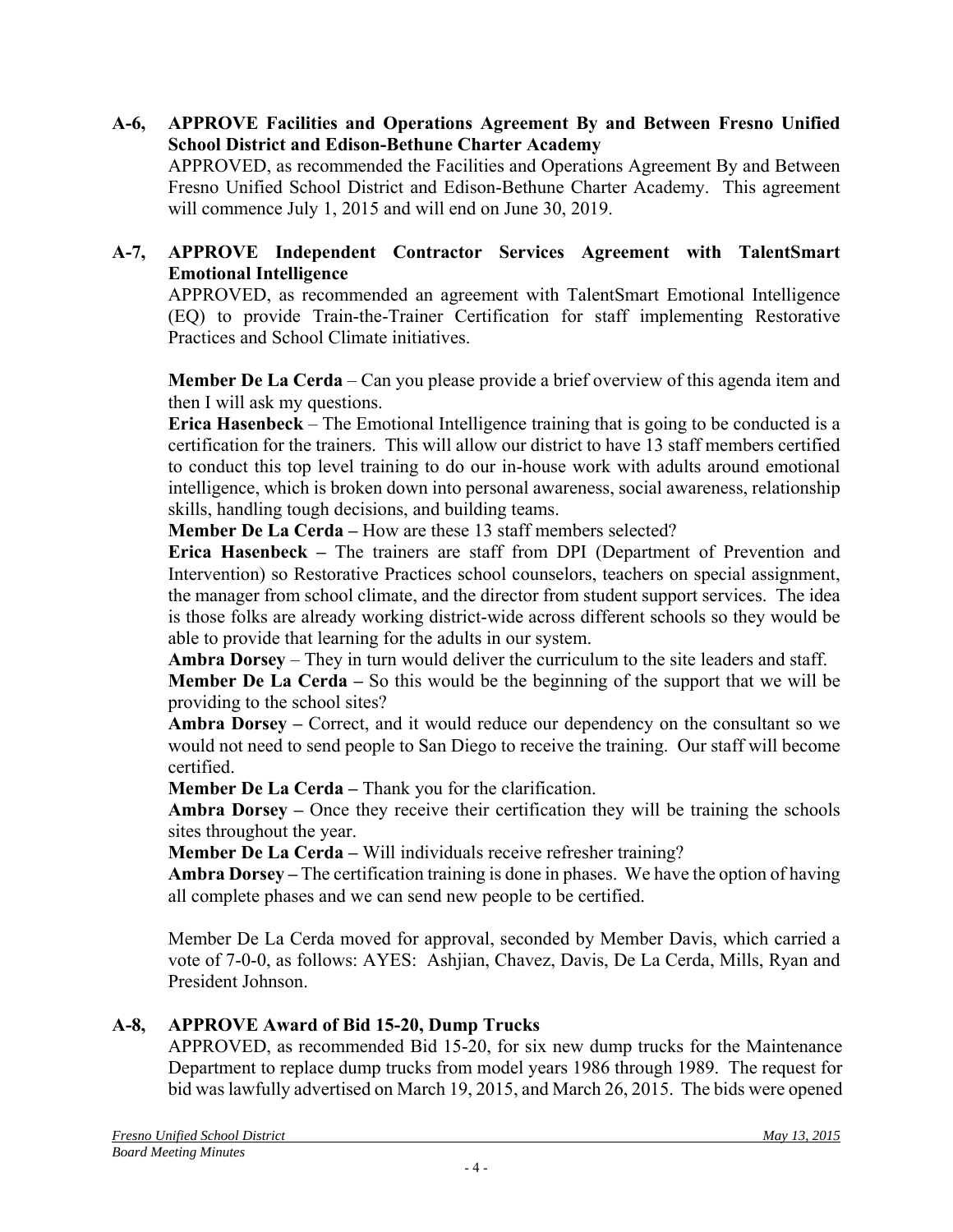on April 10, 2015. Notifications were sent to fourteen (14) vendors, and the district received one (1) response.

Staff recommends award to the lowest responsive, responsible bidder:

Gibbs International, Inc. (Fresno, California) \$564,177.

A copy of the tabulation is attached and bid specifications are available for review in the Purchasing Department.

# **A-9, APPROVE Award of Bid 15-21, Exterior Painting at Various Schools**

APPROVED, as recommended Bid 15-21 consisting of 13 bid packages for exterior painting at 15 schools. The requests for bids were lawfully advertised on March 25, 2015. Notifications were sent to twenty-nine (29) vendors and four (4) construction trade publications, and the district received eleven (11) responses.

Staff recommends award to the lowest responsive, responsible bidders:

| Pkg.                               | Addams/Bakman    | JPB Designs Inc.       | Sacramento            | \$115,700   |
|------------------------------------|------------------|------------------------|-----------------------|-------------|
| Pkg.<br><sup>2</sup>               | Tehipite/Wolters | Everlast Builders Inc. | Canyon Country        | \$125,000   |
| Pkg.<br>3                          | Ewing            | Everlast Builders Inc. | <b>Canyon Country</b> | \$110,000   |
| Pkg.<br>$\overline{4}$             | Olmos            | Wm. B. Saleh Co.       | Fresno                | \$74,776    |
| Pkg.<br>5 <sup>5</sup>             | Sequoia          | JPB Designs Inc.       | Sacramento            | \$147,700   |
| Pkg.<br>6                          | Computech        | A Plus Painting        | Roseville             | \$127,898   |
| Pkg.<br>-7                         | Fort Miller      | CAM Painting, Inc.     | <b>Bell Canyon</b>    | \$139,000   |
| Pkg.<br>-8                         | Tenaya           | Everlast Builders Inc. | Canyon Country        | \$130,000   |
| Pkg.<br>- 9                        | Tioga            | Color New Co.          | <b>Woodland Hills</b> | \$135,000   |
| Pkg. 10                            | Wawona           | JPB Designs Inc.       | Sacramento            | \$147,000   |
| Pkg. 11                            | Duncan           | JPB Designs Inc.       | Sacramento            | \$173,000   |
| Pkg. 12                            | Fresno           | CAM Painting, Inc.     | <b>Bell Canyon</b>    | \$224,000   |
| Pkg. 13                            | McLane           | Wm. B. Saleh Co.       | Fresno                | \$167,994   |
| Owner Controlled Contingency (10%) |                  |                        |                       | \$181,707   |
| <b>Total Award</b>                 |                  |                        |                       | \$1,998,775 |

A copy of the tabulation is attached and bid specifications are available for review in the Purchasing office.

**Member Chavez** – I think it is great we are painting the schools but noticed that only one is a local contractor. What are our outreach efforts?

**Karin Temple** – There were 13 bid packages and for two of them the low bidders were local firms. We have a wonderful opportunity this summer to paint 15 schools. Last summer we painted three schools so it is definitely tapping our resources locally. In terms of outreach, we notified nine local vendors in our vendor database. Three of them submitted bids and because this was a competitive bid, the recommended bid goes to the lowest bidder, which required is by law. Only one of those local firms was the low bidder. The other firms were largely from the Sacramento area. We do understand in the paint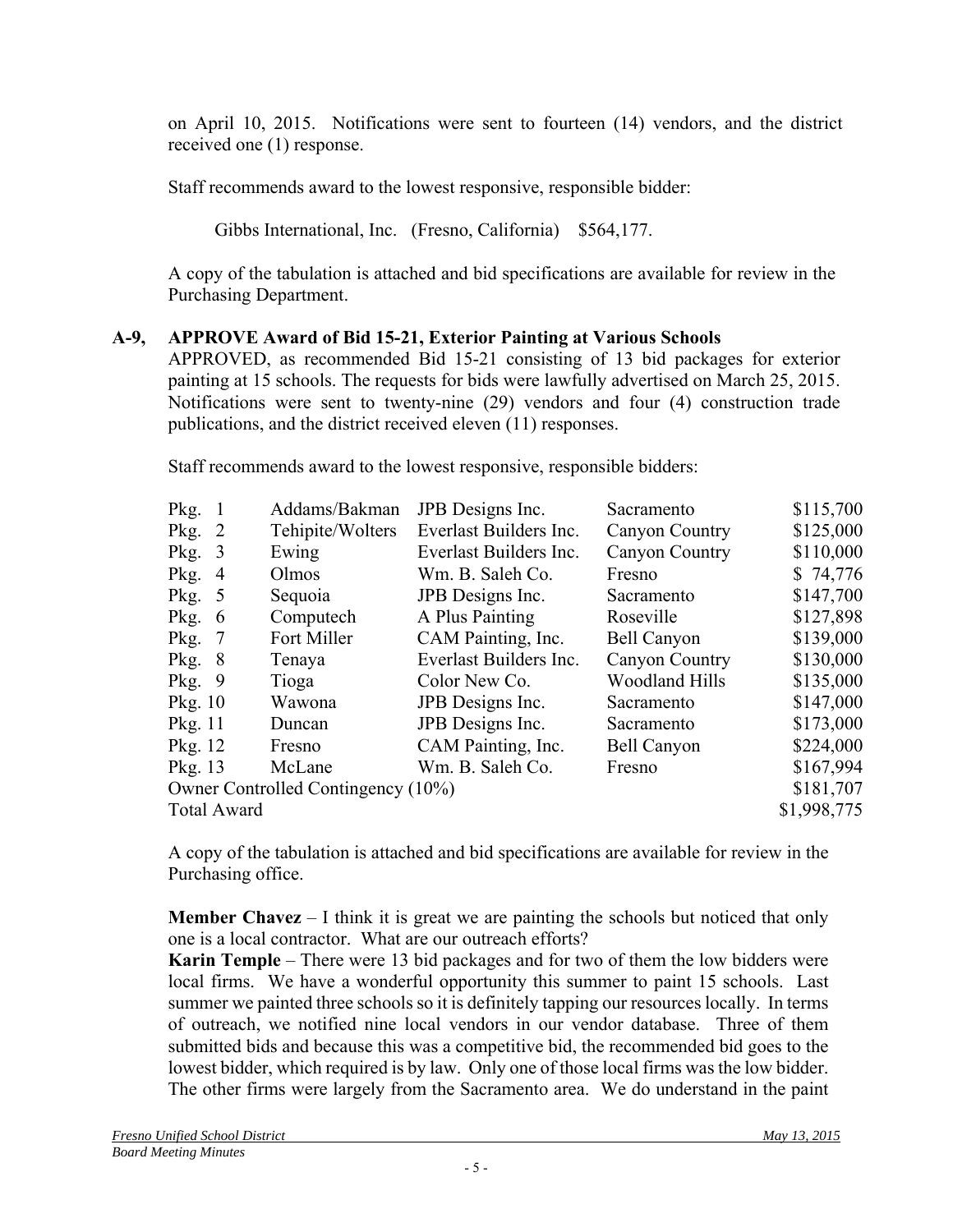industry it is not uncommon for these firms to bid throughout the state. They let us know that they would be hiring local painters through the local union hall. The paychecks will largely be in the hands of local people.

**Member Chavez –** Do we know what percentage of locals that they will be hiring? **Karin Temple –** They were not that specific.

**Member Chavez** - When we go out for a bond and we ask our local taxpayers to support that, it is important we keep that money as local as possible. What I would like to do is sit down with you and understand that outreach process.

**Karin Temple** – We would be happy to do that. Since I have the opportunity I would like to mention that on Measure Q we have been very successful, for the most part, in keeping our dollars local. About 90% of our dollars have stayed local. In this type of bid which is a hard bid, the lowest responsive responsible bidder is who we award the bid to. **Member Chavez** – Do we work with our local trade unions?

**Karin Temple** – Yes, we work with all of our local trades, in particular the general contractors.

Member Chavez moved for approval, seconded by Member Davis, which carried a vote of 7-0-0, as follows: AYES: Ashjian, Chavez, Davis, De La Cerda, Mills, Ryan and President Johnson.

### **A-10, APPROVE Appointment to Citizens Oversight Committee for Measure K and Measure Q**

APPROVED, as recommended Approval of the following appointment to the Citizens Oversight Committee for Measure K and Measure Q is recommended:

Michael A. Lopez – nominated by Board Member Chavez

The Citizens Oversight Committee for Measure K and Measure Q was established by the Board *"to inform the public concerning the expenditure of bond proceeds approved by the voters,"* and *"to ensure that bond proceeds are expended only for the purposes set forth in the ballot measures"* (Committee Bylaws).

## **A-11, DENY Claim #15-0324-0077**

DENIED, as recommended a Claim for Damages on minor, case #15-0324-0077. The Superintendent recommends that the Claim be denied and the matter referred to the district's Director of Benefits and Risk Management for further handling.

# **A-12, DENY Claim #15-0414-0106**

DENIED, as recommended a Claim for Damages on minor, case #15-0414-0106. The Superintendent recommends that the Claim be denied and the matter referred to the district's Director of Benefits and Risk Management for further handling.

## **A-13, RATIFY Submission of Grant Application to the Fansler Foundation**

RATIFIED, as recommended grant applications to the Fansler Foundation to improve and acquire instructional technology and adaptive resources at Rata High School and Addicott Elementary School. The Fansler Foundation is a local not-for-profit, public benefit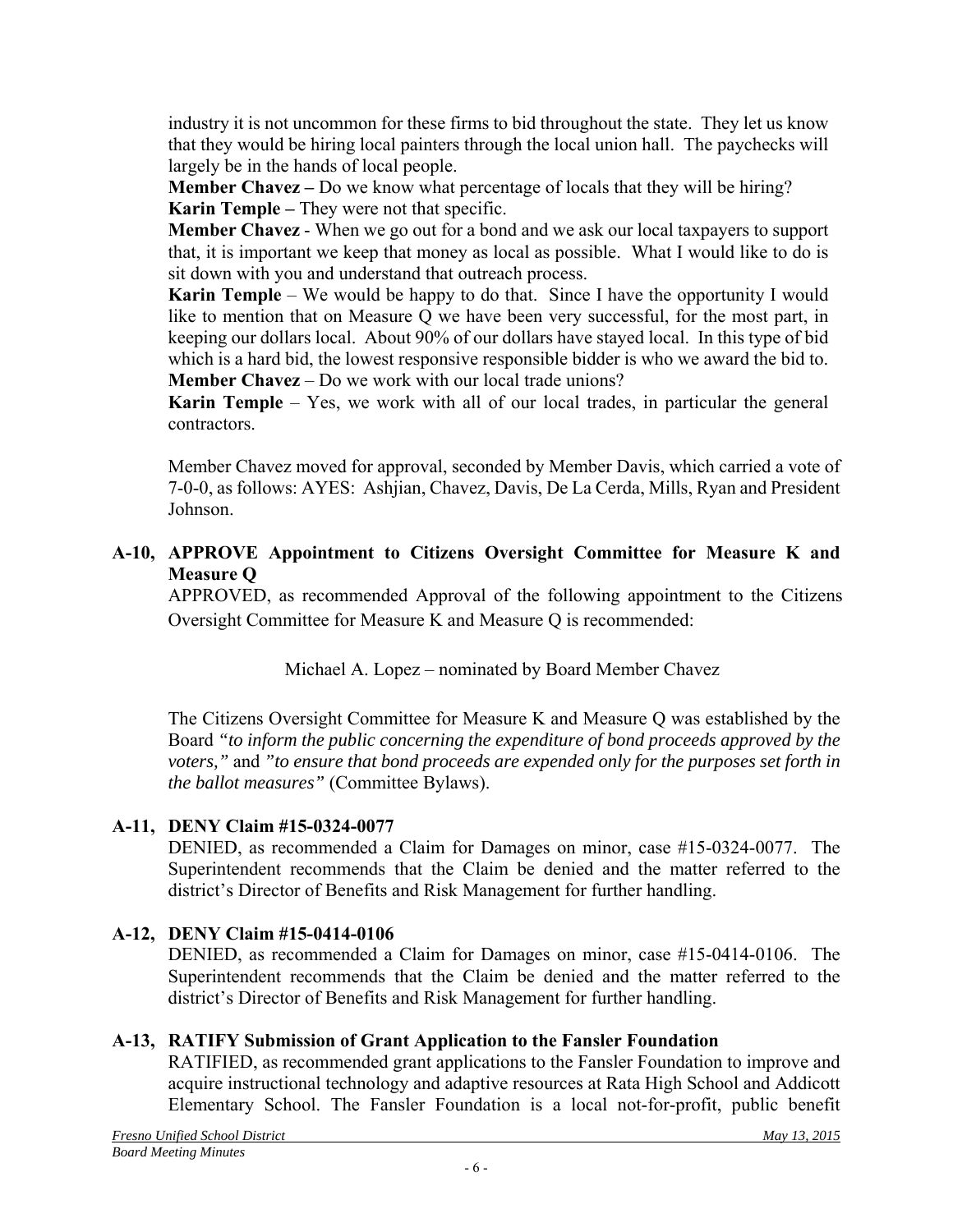corporation that primarily supports organizations to assist developmentally challenged youth. The grant directly benefits developmentally challenged or socioeconomically disadvantaged children that are infant through eighteen years-of-age. A total of \$150,000 has been requested as part of the grant submission.

### **A-14, RATIFY Carl D. Perkins Career Technical Education Applications for Funding**

RATIFIED, as recommended The Carl D. Perkins Career and Technical Education Improvement Act of 2006, Public Law 109-270 (Perkins IV) authorizes federal funding assistance to secondary and postsecondary career technical education programs beginning July 1, 2007. As a condition of receiving these funds, eligible recipients must submit a yearly on-line application that provides required descriptions and assurances related to the administration and use of these funds. 2015/16 Carl D. Perkins Applications for Funding includes two separate applications; one each for the secondary and postsecondary (adult school) career technical education programs.

### **A-15, RATIFY Purchase Orders from February 1, 2015, through February 28, 2015**

RATIFIED, as recommended a list of Purchase Orders for \$10,000 or more submitted for ratification by the Board. Purchase Orders/contracts that are required by law to be competitively bid will be submitted as separate agenda items. Beginning on page six (6) is a list of Purchase Orders issued from February 1, 2015, through February 28, 2015. These Purchase Orders were previously authorized and awarded by the Board. The Purchase Orders are submitted for information only and are not included for ratification. Pursuant to the Board's request, also attached is an alphabetical list of all Purchase Orders issued from February 1, 2015, through February 28, 2015.

### **END OF CONSENT AGENDA (ROLL CALL VOTE)**

## **UNSCHEDULED ORAL COMMUNICATIONS**

The following individuals spoke about concerns with the bell schedule changes at Roosevelt High School and how it effects the student learning:

Ian Jones Gina Jones Sine Chan-Golston Olivia Ostergaard Ron Statler

The following individuals spoke about family engagement and the need for a Hmong liaison at school sites:

Neng Lee Seng Vang Maiso Lee Rosa Cuevas Ying Yang Ramon Mora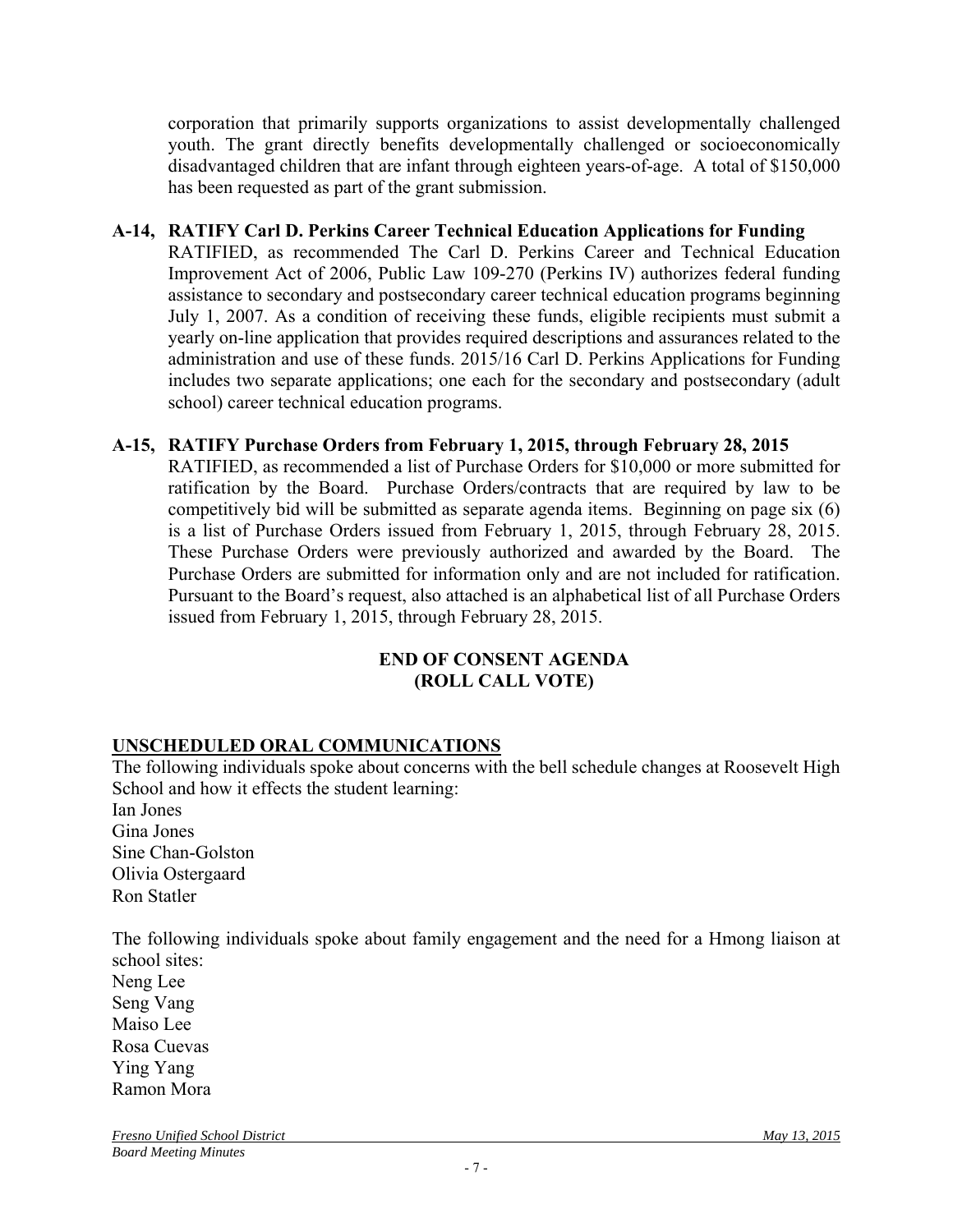**Mark Topoozian** spoke about concerns with the student drop-off at Starr Elementary and the Manchester GATE admissions selection process.

**Ron Sheppard** wanted to thank staff at Fresno Unified and JHMB for their support and help.

**Esteffanni Lemus** spoke about her school research project.

# **B. CONFERENCE/DISCUSSION AGENDA**

## **6:30 P.M.**

**B-16, Discuss and Ratify K-8 Math Adoption and Approve Budget Revision No. 4 for Fiscal Year 2014/15** 

DISCUSSED and RATIFIED The adjustments for the K-8 math adoption resulted in a favorable agreement to the District after extensive negotiations between the Purchasing Department and Houghton Mifflin Harcourt (HMH) as reported on the April 24, 2015 Board Communication. The cost to the District is \$7,212,485 (tax included). All student workbooks (consumable materials) are free for the  $2<sup>nd</sup>$  through the  $8<sup>th</sup>$  year of adoption. Additionally, HMH made the significant concession in the form of a \$750,000 credit in professional development services.

Presentation by Executive Officer Jacquie Canfield

An opportunity was provided to hear questions/concerns from members of the board and staff was available to respond

Member Mills moved for approval and adoption, seconded by Member Davis, which carried a vote of 7-0-0, as follows: AYES: Ashjian, Chavez, Davis, De La Cerda, Mills, Ryan and President Johnson.

## **6:45 P.M.**

## **B-17, DISCUSS and APPROVE the 2015/16 Single Plan for Student Achievement**

DISCUSSED and APPROVED a request to approve the Single Plan for Student Achievement (SPSA) for all Fresno Unified schools. A copy of each SPSA is available in the Office of State and Federal Programs for review. Each school also has a copy of the proposed SPSA in their school office.

Presentation by Executive Officer Tammy Townsend

An opportunity was provided to hear questions/concerns from members of the board and staff was available to respond

**Member Ashjian** – On slide seven can you give me some examples of what Instructional Supports, Family Engagement, Social/Emotional Supports and Other Supports mean? **Tammy Townsend** – Instructional Supports include additional resource teachers, certificated or classified tutors, student tablets, technology, tutoring contracts. Family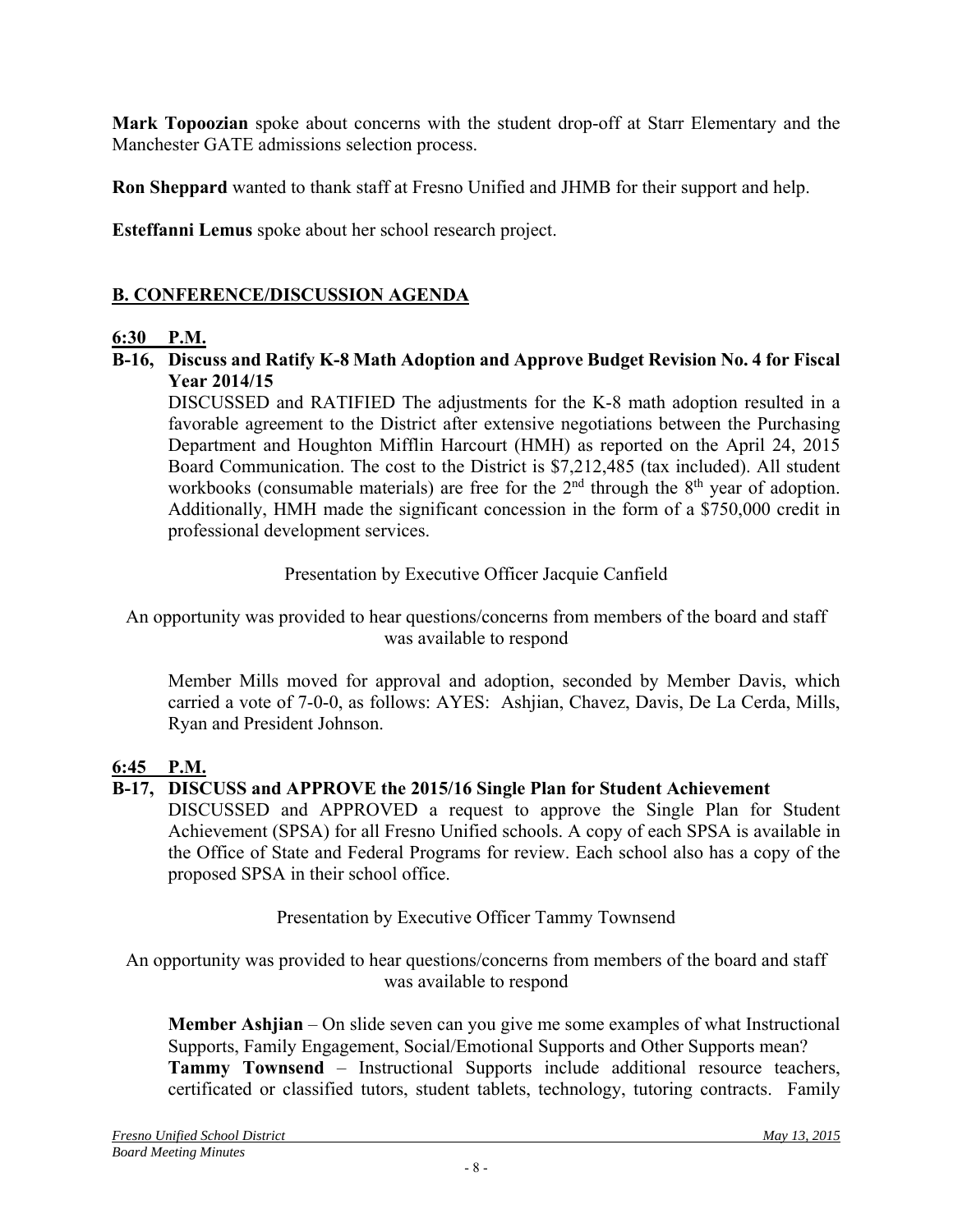Engagement includes Home School Liaison positions, refreshments, babysitters, and translation services for parent meetings. Social/Emotional Supports primarily include additional psychologist time and counseling contracts. Other Supports include noon-time assistants, additional office help, additional time with Health Aides, travel expenses and equipment leases.

**Member Ashjian** – How do we come to the balance of how the pie is split up?

**Tammy Townsend –** In terms of how we choose to split this up? What we did is group things that we felt were direct instructional supports for students in the blue and then anything having to do with engaging parents and families is in the green.

**Member Ashjian –** So the School Site Council comes back to us and says here is how we would like to allocate the money.

**Superintendent Hanson –** We give them the money and then they do the process with their school site committee, then their plan comes back and this is the aggregation of all the school site plans in total.

**Member Ashjian –** Specifically I am looking at family engagement. Is that \$3 million? **Tammy Townsend –** Family engagement is \$3.4 million it is an increase of \$1.3 million over two years.

**Member Ashjian** – What the lady was asking today was for an additional \$2 million in the family engagement portion. We are already putting in \$3.4 million in family engagement.

**Tammy Townsend –** This is actually just school site funds spent on family engagement. This does not include the cost of Parent University. This is just one portion of the pie.

**Member Ashjian** – They are asking for 1% of the \$530 million which is \$5.3 million. We are spending more that on family engagement currently.

**Tammy Townsend –** That is true.

**Member Ashjian –** If we were to honor that request we would be going backwards.

**Tammy Townsend –**We would be spending less then what we are currently spending.

**Member Ashjian –** What is the number for Social/Emotional?

**Tammy Townsend –** For this year \$1.2 million dollars. It is an increase of \$0.5 million over two years ago.

**Member Mills** – Are we still providing training to school sites council members so they understand their role and their ability to allocate the site funds as they see fit that best serve those students in that community?

**Tammy Townsend –** Yes, one of the changes that we made to enhance that this last year was to create an in-house on-line video that we could use to train our individual school site councils and that is available in multiple languages.

**Member Mills –** I assume we have verified that that all of them have followed the proper process for the allocation of funds, posting of notices and all of that?

**Tammy Townsend –** Yes, we require that they turn in certification noting that the school site council have been trained.

Member Mills moved for approval and adoption, seconded by Member De La Cerda, which carried a vote of 7-0-0, as follows: AYES: Ashjian, Chavez, Davis, De La Cerda, Mills, Ryan and President Johnson.

*A copy of the PowerPoint is available on the district website*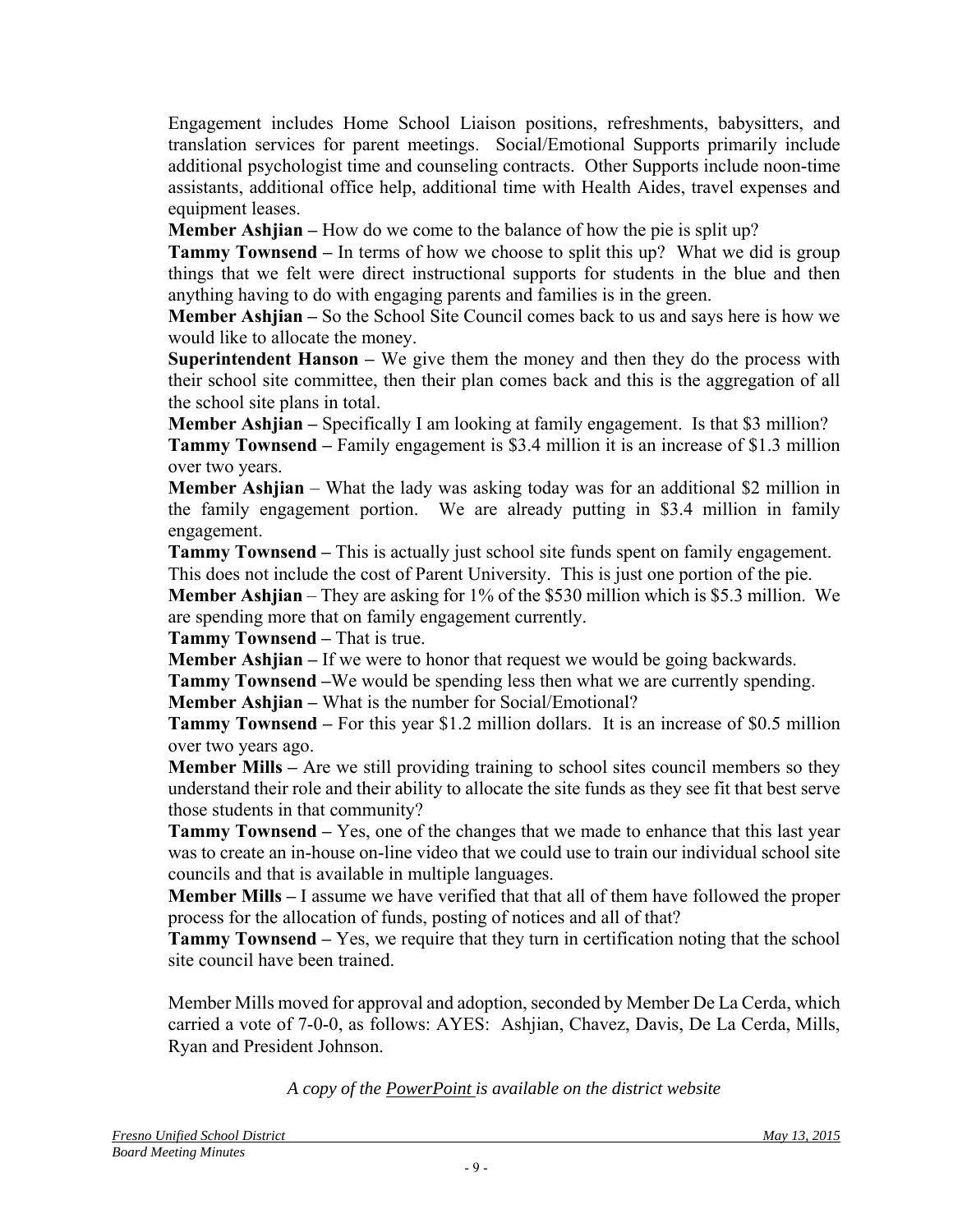## **7:00 P.M.**

## **B-18, PRESENT and DISCUSS the 2015/16 Strategic Budget Development**

PRESENTED and DISCUSSED The Governor released the proposed State budget for 2015/16 on January 9, 2015. The Board of Education has discussed the Governor's proposal and the potential impacts on Fresno Unified, as well as the strategic budget development process, at the following Board of Education meetings:

- 
- February 25, 2015 March 11, 2015
- March 25, 2015 April 8, 2015
- $\bullet$  April 22, 2015
- January 21, 2015 February 11, 2015
	-
	-

On May 13, 2015, staff and the Board will continue budget development discussions. Fiscal Impact: Not available at this time. Contact person: Ruth F. Quinto, telephone 457- 6226.

Presentation by Executive Officer Jacquie Canfield and Staff

An opportunity was provided to hear questions/concerns from members of the board and staff was available to respond

### **Presentation by Sally Fowler – Career Readiness**

**Member Chavez –** Specifically, the pot of money that we will be going after, the \$250 million, you mentioned the importance of having those partnerships already in place with State Center Community College, trade groups etc. Are we as a district positioned there already where we can enter into them or use or do we use them already in place?

**Superintendent Hanson –** We have things in place but we are not as strong as we ultimately are going to be and need to be.

**Member Chavez –** When do we make that decision?

**Superintendent Hanson –** I don't think it is a decision, its staff work yet to be completed. Some of this has to do with new leadership at both Fresno City and the Chancellor's Chair. **Member Chavez** – So is that already in progress?

### **Superintendent Hanson –** Yes.

**Member Davis –** The seventh grade student career cruising is that the same one we had in 2002?

**Sally Fowler –** In 2002 we did not have career cruising. We didn't add it until later. We had a different program that was not web based.

**Member Davis -** The career cruising in seventh grade is kind of the same thing that they have in High School?

**Sally Fowler –** Yes.

**Superintendent Hanson –** By design we introduced it in middle school so kids are thinking about both college and career opportunities as early as middle school and before they start to hit A-G accrual, which is probably eighth grade for most kids.

**Member Davis –** Do they take an interest test?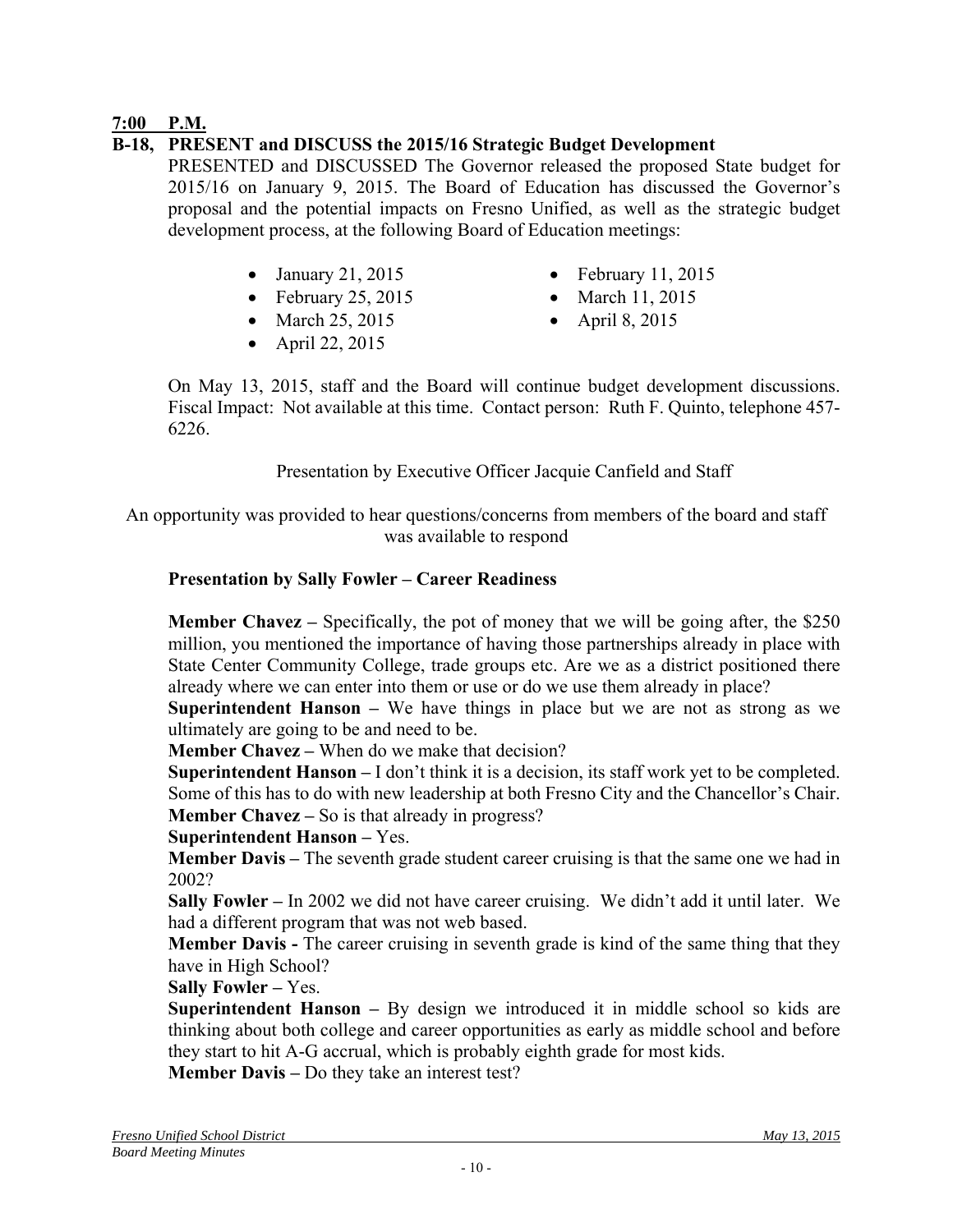**Sally Fowler –** Yes, initially when they go in that helps them decide where their interest will lie then they investigate and research from there.

**Member Ashjian** – What are we going to do to revamp the law academy at Bullard?

**Sally Fowler** – It is going to take business partners with us to have that discussion about what it should look like and what it can look like. Currently it is a very academic pathway except for students who then take a forensic class over at CART.

**Member Ashjian** – How do we have the Law Academy at Bullard equal to, or better than, CART? How can you help me make that happen?

**Sally Fowler** – It will take a partnership with all of us sitting down together. Deciding on what outcomes we want to see for kids. The advantages of Linked Learning is cohort scheduling so you don't burn any teachers out by having them have multiple preps. They can focus on a grade level and it gives them an advantage on planning. It also gives kids an advantage to have the same teachers within that pathway.

**Member Ashjian** – A partnership with the people involved but also people like McCormick Barstow. When can we sit down and do this?

**Sally Fowler** - I would be happy to meet with you and involve staff.

**Member Ashjian** – How do we jump from the Law Academy that does not have partnerships in place to a Bio-Medicine program when the other is not running correctly?

**Sally Fowler** – In pathway choice there is a variety of reasons for it but, it is teacher capacity, staff input, or student interest. Bio-Medicine started because there were teachers who had been trained and there was high student interest. There are teachers in the Law Academy that can tell us why some things are successful and why other things are not. I would like to hear from them as well.

**Member Ashijan** – Can we get a board communication on exactly when we are going to do this so I can tell the people in Northwest Fresno when it is going to be up and running? **Sally Fowler** – I would like to meet so we can discuss a timeline.

**Superintendent Hanson** – To be fair we need to take into consideration the Master Schedule work that has already been done for next year. We need to get the principals back in the room quickly so we can have a conversation.

**Member Ashjian** – I am good with that, but we have three months until August, that conversation needs to happen quickly. If we don't make it in August then we are looking at another year of a program not working correctly.

**Member Mills –** What was last known, as the Virtual Enterprise Academy, started in 1989. I am getting the sense that this is being shifted because it is there. I think we need to assess what really needs to be there and what is a good plan for the future. The head of the Marketing Academy is retiring this year and I think there is one teacher left. You have an entrepreneurial marketing high school starting up in August right at the boundary of Fresno High, walking distance from the high school. I am not really convinced that marketing is going to survive at Fresno High or that it should. I am looking at the CTE courses they are trying to develop an engineering pathway, what they lack is the engineering and technology to balance out the Liberal Arts of International Baccalaureate. We bleed students into Edison with all those great pathways Mr. Wall developed and we bleed students into Central Unified for the hands-on work and technology because they have more than we do and we have one class on engineering. I think we need to build that pathway and we need to build curriculum at Fort Miller that will help dove tail into an engineering academy pathway and into IB.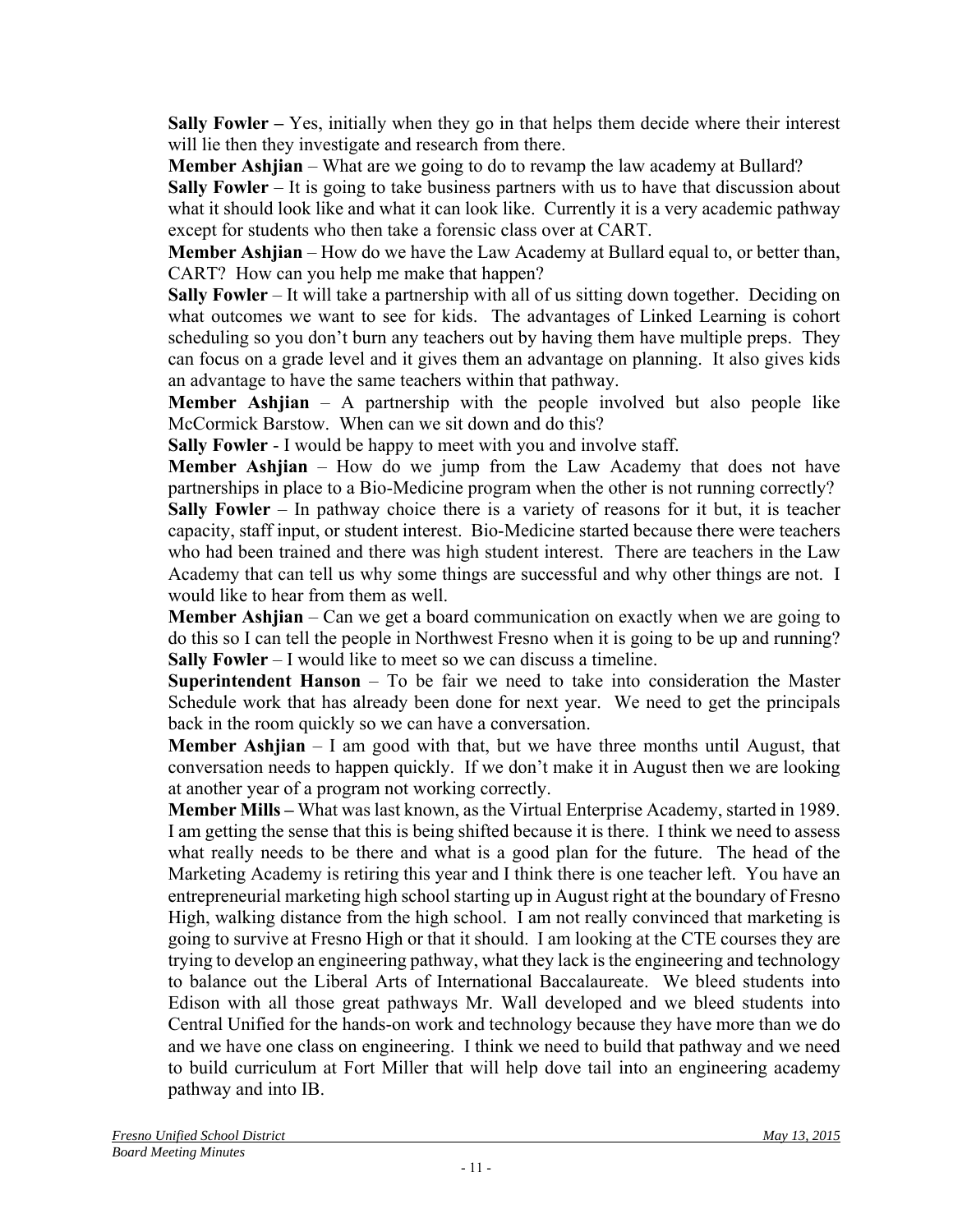**Sally Fowler** – With the Linked Learning it begins with one class in the ninth grade and then each year as we go to the tenth grade we add more classes.

**Member Mills** – I think we still need to reconsider marketing as a pathway at Fresno High with Clark Street opening up in August.

**Member Ashjian** – Where is the Engineering CTE course at Hoover?

**Sally Fowler** – They don't have an Engineering Pathway.

**Member Ashjian** - I thought they had an Engineering Pathway to Fresno State.

**Sally Fowler** – When Toby Wait was principal he made an attempt at beginning a connection with their MESA program but that did not continue.

**Member Davis** – With the Video Production Pathway will the district pay for the students training?

**Sally Fowler** – Yes. Grant money will cover training and equipment.

## **Presentation by Brett Taylor – Entrepreneurship High School**

**Member Chavez** – Are there core competencies that we are developing with this focus of them having the entrepreneur angle? How does a student from South Fresno walk in not knowing anything about business and walks out as Donald Trump?

**Brett Taylor** – In tenth grade it is really about building the culture and helping them to see what it really means to an entrepreneur. Tenth grade, a lot of it is vocabulary and the vision. In the eleventh grade the curriculum that comes out of Incubator EDU is focused on lean start up and that is the model that is taught at most of the main business schools. The focus is get an idea, get data and results, and launch.

**Member Chavez** – We facilitate the financing when they pitch their idea?

**Brett Taylor** – I actually got to see some of the financing in Illinois. The thing that we will have that they don't is that our math gets the support. We are going to be able to build in a lot of that support in the math class but there is direct finance built in.

**Member Ashiian** – How long did it take you to develop the curriculum?

**Brett Taylor** – It has been a lot of work but there is still a lot of work to do. What has been difficult is that we are in a teacher shortage right now so we don't have full-time teachers working on this right now. This is where partnership came in handy.

**Member Ashiian** – Will you be ready in August?

**Brett Taylor –** We will be ready in August.

## **Presentation by Maria Maldonado – English Learners**

**Member Mills –** I see where we are moving up but I am still looking at this as 15 percent of the students are being re-designated. What is it going to take to make a significant boost to this? Are we going to get to 20 percent next year? What is it going to take to get a significant increase? These students need to not be English Learners anymore for their future success.

**Maria Maldonado –** That is a good question and it leads me into the next slide. This slide talks about the reduction of our long term English Learners. For us to no longer have long term English Learners we have to reach about 17 to 18 percent re-designation rate every year. That number represents the number of students that we receive every year. We are re-designating about 2000 students per year but we also bring in 3000 students every year.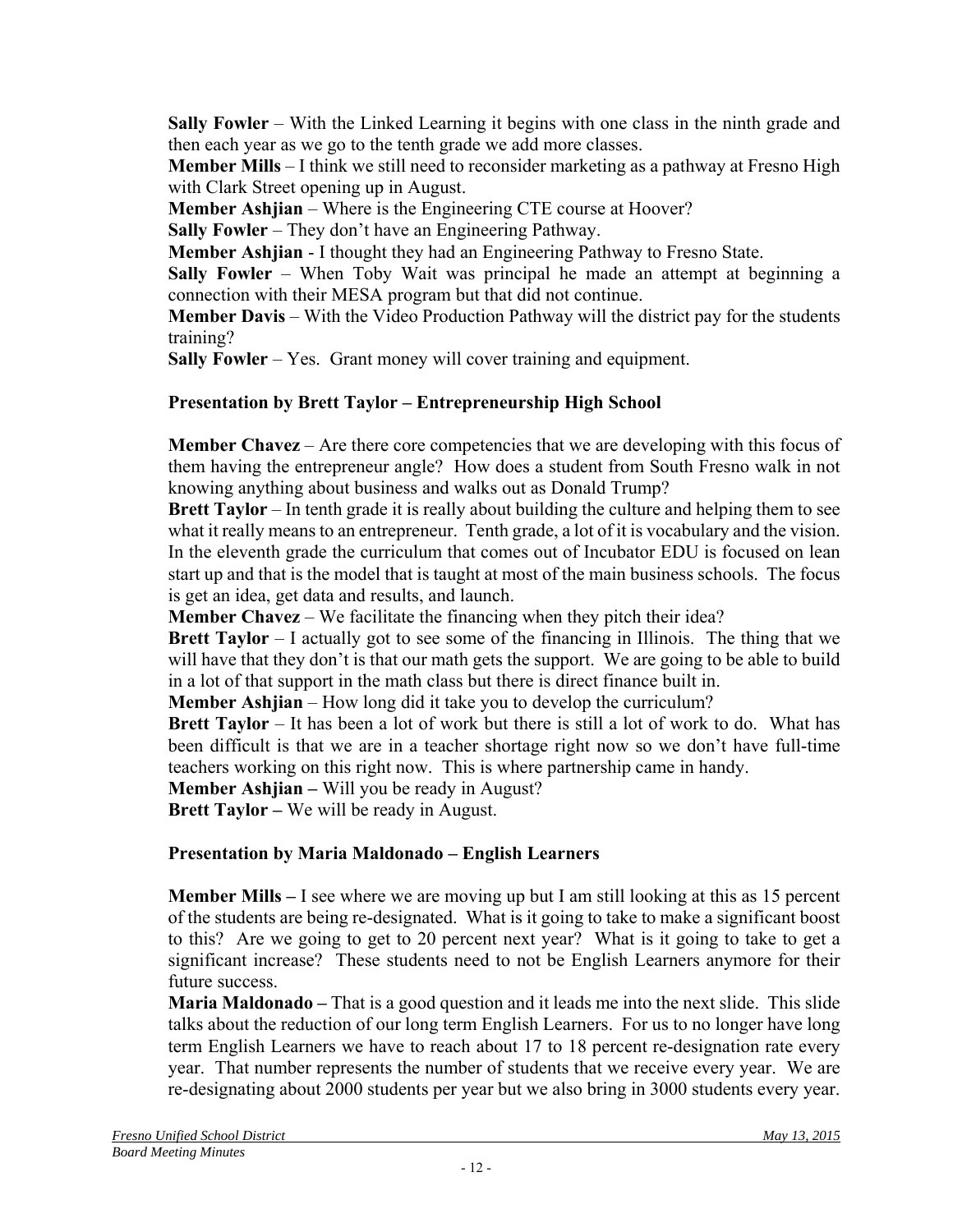**Member Chavez** – How many of the students that we re-designate are we going to be losing money?

**Maria Maldonado** – Once they are re-designated we continue to monitor the student for two years. An important point that I need to make is for the most part our English Learners are low income families. After the two years those students would continue to be funded due to their low income status.

**Member Chavez** – The numbers are moving in the right direction and that is the main thing. For us and how we compare to other big urban districts, we are probably a little better than most other urban schools. Is that correct?

**Maria Maldonado –** I don't have those numbers in front of me but I usually gauge myself to what we have at the County level and then at the State level. We are about one percent off from the State and the County.

**Member Chavez –** The last thing and I want to be clear, once the EL student is redesignated we do not lose funding for another two years.

**Maria Maldonado –** My understanding is that as long as we continue supporting that student through monitoring for two years, which is the requirement, we don't lose our funding. We need to research and get back to you.

**Jacquie Canfield** – There has been legislation that has been proposed, as Maria is probably hopeful, that the legislators will do that. Currently, we would not receive funding if a redesignated English Learner was not free and reduced or qualified in some other way.

**Superintendent Hanson** – Just to be clear. The likely hood of an English Learner being re-designated and poor is very high hear in Fresno. Having said that, we have never and we are not going to start looking at a re-designation as losing money. We are going to do what is right for the kids and move them along.

**Member De La Cerda** – We are moving in the right direction, but once the student is redesignated are we looking to see what happens during those two years and after? Are we able to extend the two years?

**Maria Maldonado** – Our current practice is to follow them for just those two years. Each teacher is responsible for inputting that observational data in the ATLAS system. They are then able to base their observations and grades to identify whether or not the student is having any trouble staying on target or if they are sliding back. Then the teacher can create an academic intervention if necessary. To date our re-designated English Learners are still the group that out performs all other sub-groups. We are confident that we are redesignating them when they are really ready.

**Member De La Cerda** – Do you have the numbers to what happens to our re-designated students over time?

**Maria Maldonado** – I can research that for you and get you the information.

**Member Davis** – I would be interested to know, our supports in the 30-40 schools, what percentage of English Learners are at those schools? Are we putting all of our resources at those schools?

**Superintendent Hanson** – We will get that for you.

## **Presentation by Karin Temple – Facility Investment**

**Member Davis –** What are the plans for updating schools such as Storey, Balderas and Greenberg who's buildings were modeled after portables that were built in 1999?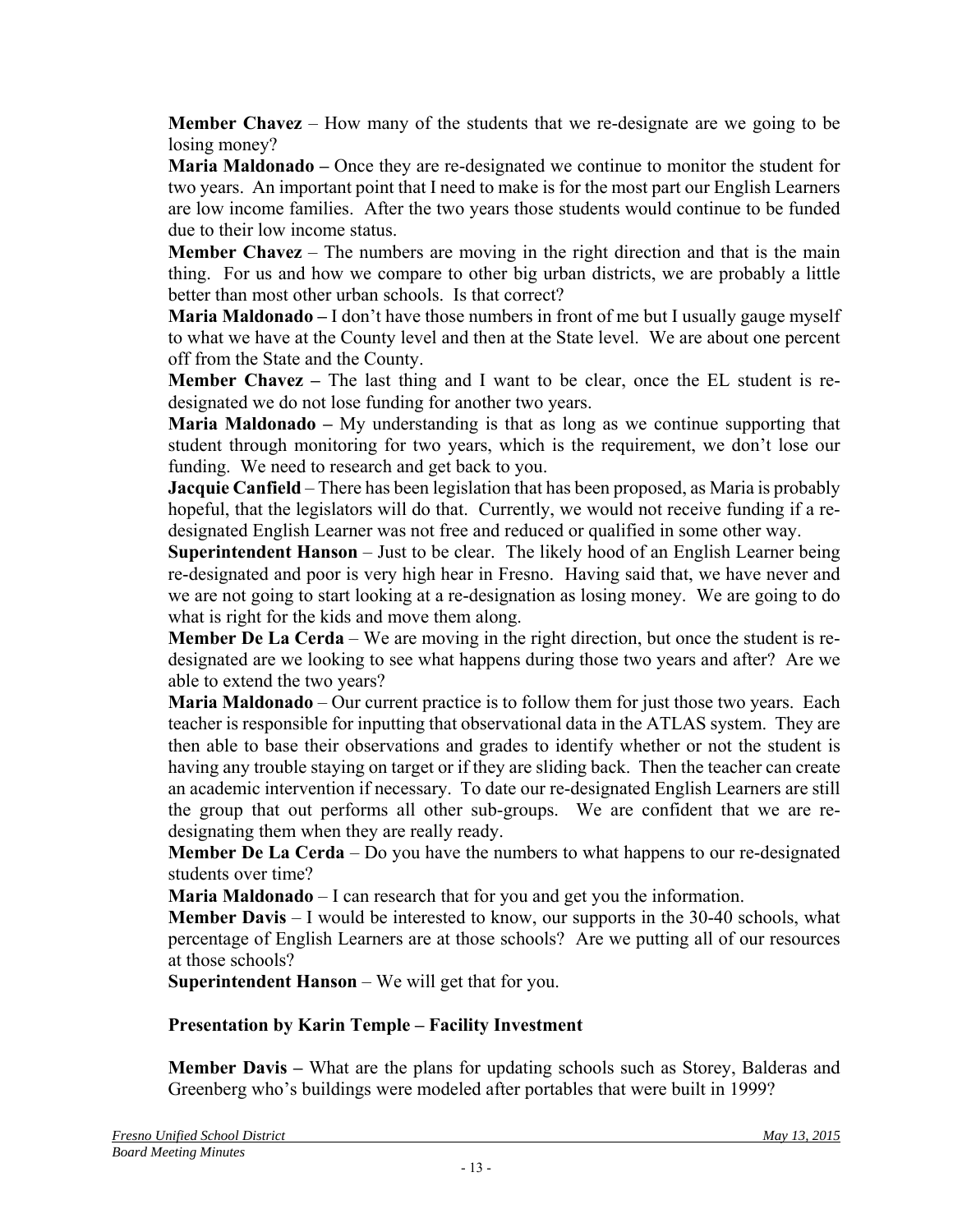**Superintendent Hanson –** The way schools are built in California, is with a portable model. We don't have an option. To your point those schools built in 1999, they will not hit modernization for a number of years. In regards to painting we would need to get back to you as to when that might be.

**Member Davis –** In 1999 they had the trailer model?

**Superintendent Hanson –** I am not sure what year I want to say somewhere in the 80's or post prop 13.

**Member Ashjian** – Can you please tell us if you have a certified pool operator to make sure our investment in pools is being taken care of?

**Karin Temple** – There is a pool operator assigned to each pool and they are responsible for safety in terms of chemicals, brush the pools, clean the decks, etc. In terms of pool equipment and mechanical equipment we do have specialist in our maintenance departments.

**Member Ryan** – I have three points that I would like to make. In terms of technology I would like us to think in terms of "what do teachers need". Let's really reach out and find out what they need, not what we think they need. I think we have a perfect opportunity to increase our technology with this one-time money. I would also like to see us use some of this money to improve and enlarge the CTE programs at the school sites. I want to make a comment that when I was on the CTE taskforce several years ago, one of the things the business leaders talked about is many of our kids coming out of our schools don't have soft skills. Those are some of the things I would like to see built into our CTE programs and pathways.

**Member Mills** – Since you mentioned Fort Miller, at a PTA meeting it was mentioned why there was no computer lab at Fort Miller. This is a population that generally does not have access to computers at home. That is something that needs to be looked at as well. Also, I see that we are making an investment into Wawona to bring it into alignment with its feeder progression and that is a good thing. We need to look at doing that for Fort Miller as well.

## **Presentation by Jacquie Canfield – Teacher Support**

**Member Davis** – Tomorrow I will need a list of core classes and how they are defined because I will have a ton of teachers call me about how many students they have in their class.

### **Superintendent Hanson** – We will do that.

**Member Mills** – My first question is to Mr. Taylor and the naming process for Clark Street High School. Do you have any thoughts to share on how we are going to move forward on the naming process? Secondly, following up on Trustee Ryan's comments about increases to CTE. There are only two schools that are over 50 percent participation and we need to focus on those other schools who are below 50. We need to get all of our schools into the 50<sup>th</sup> percentile and above and I don't think we are going to be able to do that with the number or type of classes that we are offering. I am interested in seeing if we have looked at that. I am going back to the Porterville visit. I remember very clearly comments coming from several of the people, the business community and staff that it is important to revisit these pathways annually. It doesn't do us any good to put a kid into a pathway that will not lead to a job. I think everyone on the board got an e-mail about a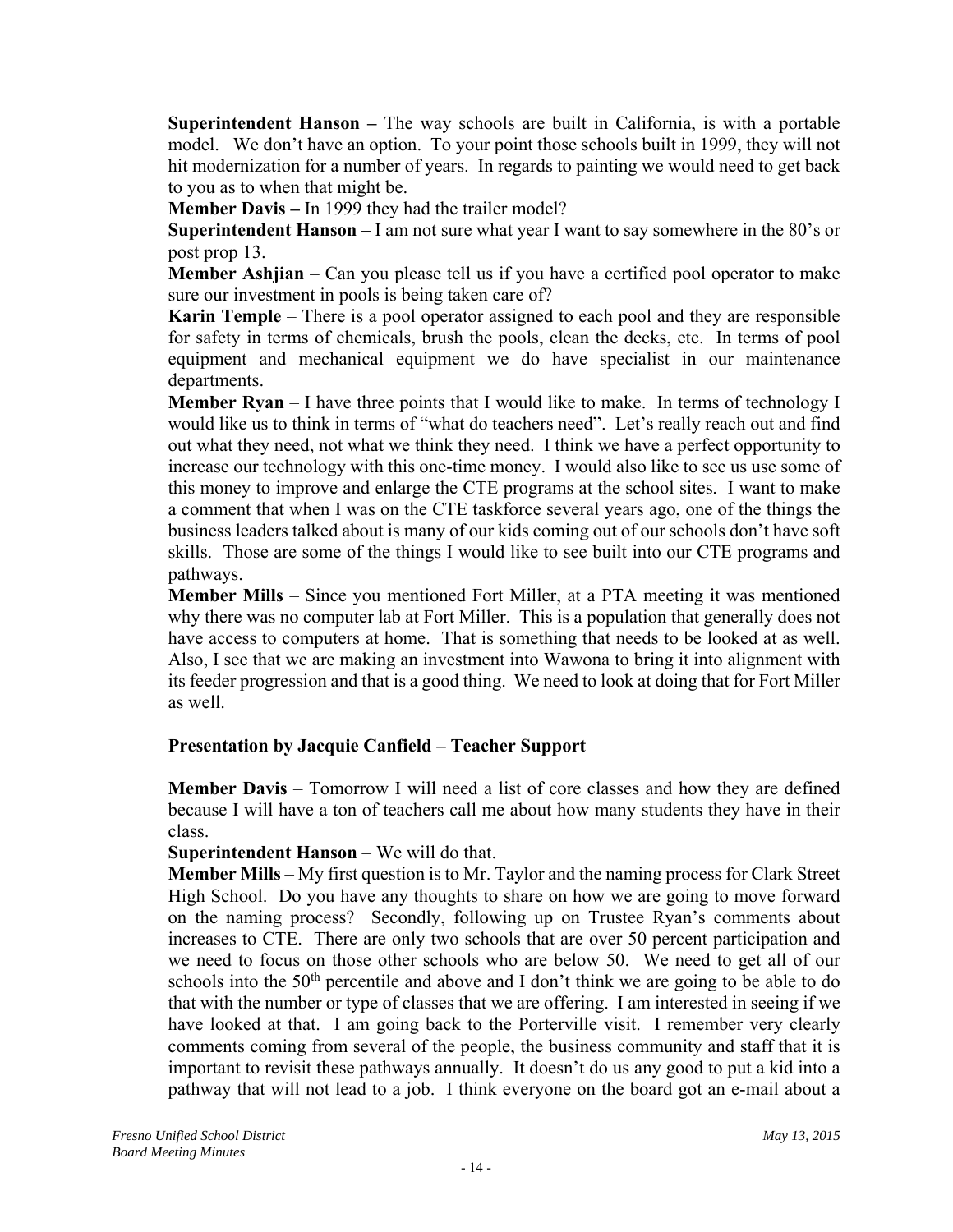suggestion of one potential way to create a CTE school. I want to remind the board that when this district entered into the agreement to open CART, that original agreement also called for another similar school to be opened in the Western end of this district. That never happened. So maybe we don't need to do an agreement with another district but we can do something similar of opening our own version of it and providing options for students to have CTE courses. We also need to build capacity in certain pathways. Duncan has construction but does not have the capacity, from what I am hearing, for what this community and area needs.

At 10:25 PM Member Davis motioned to extended the board meeting for 30 minutes, seconded by Member Ryan, which carried a vote of 7-0-0, as follows: AYES: Ashjian, Chavez, Davis, De La Cerda, Mills, Ryan and President Johnson.

**Member Johnson** – My question is to Mr. Taylor. How are we going to get students to enroll into your school?

**Brett Taylor** – We were going to prepare a board communication in regards to recruitment. Was your question about recruitment?

### **Member Johnson** – Yes.

**Brett Taylor** – I will do a board communication but I can tell you that our goal is to get every ninth grade student currently in Fresno Unified an opportunity to know about this school. We have been going out to every ninth grade classroom doing five minute presentations and it has been well received.

**Member Ashjian** – Will it go to a lottery?

**Brett Taylor** – In future years it will go into a lottery but at this time we still have spaces. **Member Ashjian** – I echo Member Mill's comments about CTE and the need for a Western CART. In regards to the budget, I was wondering if we could get additional stipends for coaches so that we don't have a male coach overseeing an all-female team. Maybe we could get a male and female working together.

**Jacquie Canfield -** I will make a note and get back to you about that.

**Member Davis** – Where does our Alternative Ed fit in with all of this discussion? Cambridge has no computer lab or library.

**Jacquie Canfield** – Slide 24 and 25 are talking about teacher support/staffing we did not go and analyze every facility as to what their needs were. We can write down your requests and get back to you.

**Member Mills** – I think I have raised this concern before. Ms. Temple we have all these new buildings and continuing to build new ones and improve but I want to be sure we are adequately staffing to maintain them.

**Karin Temple** – In late March we brought forward our budget recommendations for a million dollar investment for small and large equipment and vehicles for our maintenance and operations team. We are assessing where the needs are. One of the other budget recommendations was for five new positions to staff another mobile maintenance trailer.

**Member Mills** – The board has heard that I would like to put more into the deferred maintenance fund. I am still curious how we are going to narrow down this list of potential list of names for the naming of Clark Street School. I would like to get some further information on that.

*A copy of the PowerPoint is available on the district website*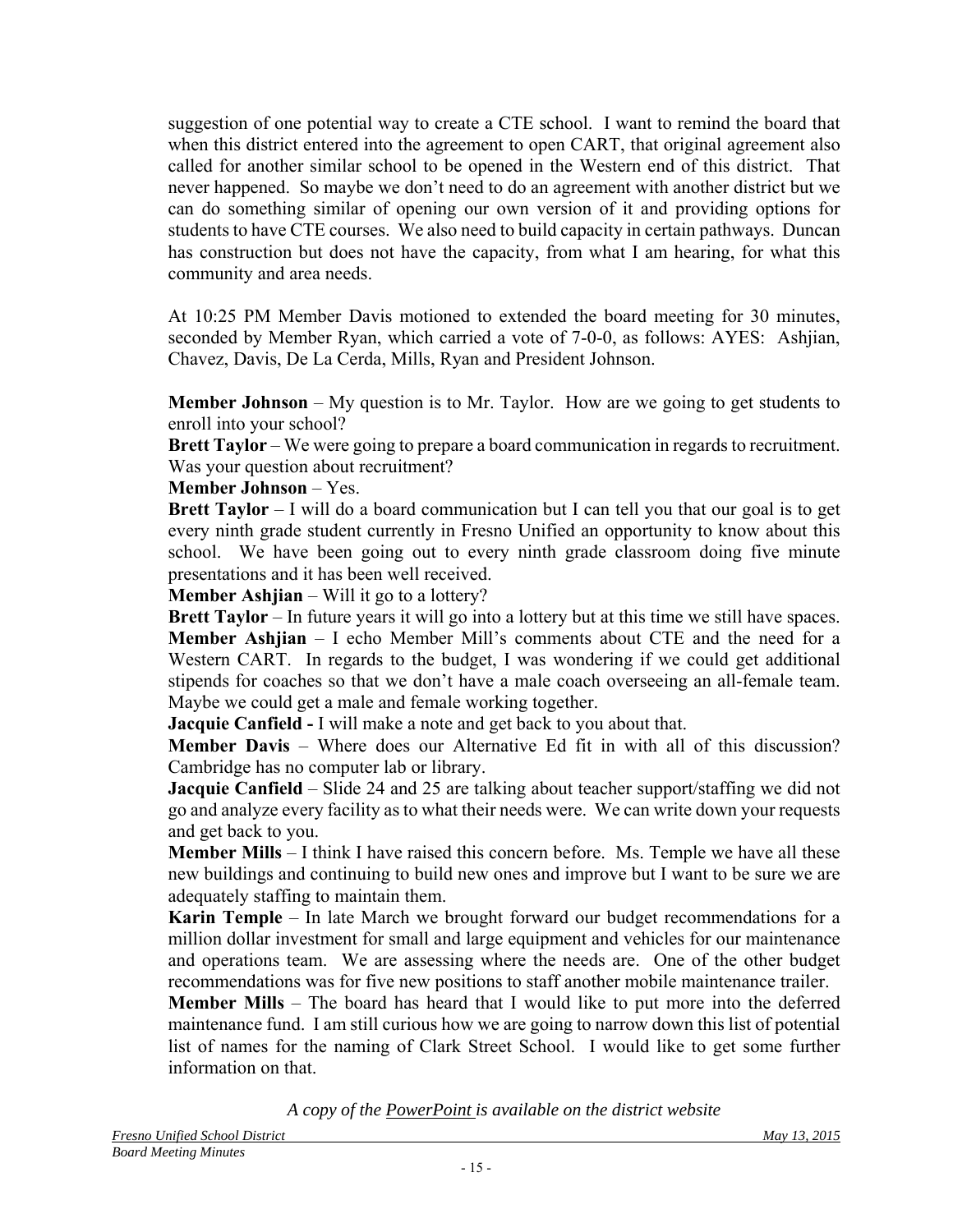## **C. RECEIVE INFORMATION & REPORTS**

### **C-19, RECEIVE Fresno Unified School District's Third Quarterly Investment Report for Fiscal Year 2014/15**

RECEIVED the third quarter investment report for the period ending March 31, 2015. Board Policy 3430(a) requires the Superintendent, or designee, to supply the Board of Education with quarterly and annual reports on district investments. As of March 31, 2015, Fresno Unified School District is in compliance with Board Policy 3430(a) for investments.

### **C-20, RECEIVE Ambassador Sanchez/Justice Reynoso Academy Charter Petition**

RECEIVED Lead Developer, Dr. David Orosco Austin, has delivered a petition to the district seeking authorization to operate the Ambassador Sanchez/Justice Reynoso Academy Charter School (the Academy) July 1, 2016 – June 30, 2021. The Academy seeks to serve students in grades kindergarten through twelve. The charter petition will be presented to the Board for a public hearing on May 27, 2015, followed by a request for a decision at the June 3, 2015 Board meeting

- **C-21, RECEIVE the Fresno Unified School District proposal to California School Employees Association (CSEA), Chapter 125 for the 2015/16 school year**  RECEIVED the Fresno Unified School District proposal to California School Employees Association (CSEA), Chapter 125 for the 2015/16 school year. In accordance with government Code 3547, all initial proposals of the public school employers shall be presented at a public meeting of the public school employer, and thereafter shall be public record.
- **C-22, RECEIVE the Fresno Unified School District proposal to California School Employees Association (CSEA), Food Services Unit, Chapter 143 for the 2015/16 school year**

RECEIVED the Fresno Unified School District proposal to California School Employees Association (CSEA), Food Services, Chapter 143 for the 2015/16 school year. In accordance with government Code 3547, all initial proposals of the public school employers shall be presented at a public meeting of the public school employer, and thereafter shall be public record.

**C-23, RECEIVE the Fresno Unified School District proposal to Fresno Teachers Association (FTA) for the 2015/16 school year** 

RECEIVED the Fresno Unified School District proposal to Fresno Teachers Association (FTA) for the 2015/16 school year. In accordance with government Code 3547, all initial proposals of the public school employers shall be presented at a public meeting of the public school employer, and thereafter shall be public record.

**C-24, RECEIVE California School Employees Association (CSEA), Chapter 125 proposal to Fresno Unified School District for the 2015/16 school year** 

RECEIVED California School Employees Association (CSEA), Chapter 125 proposal to Fresno Unified School District for the 2015/16 school year. In accordance with government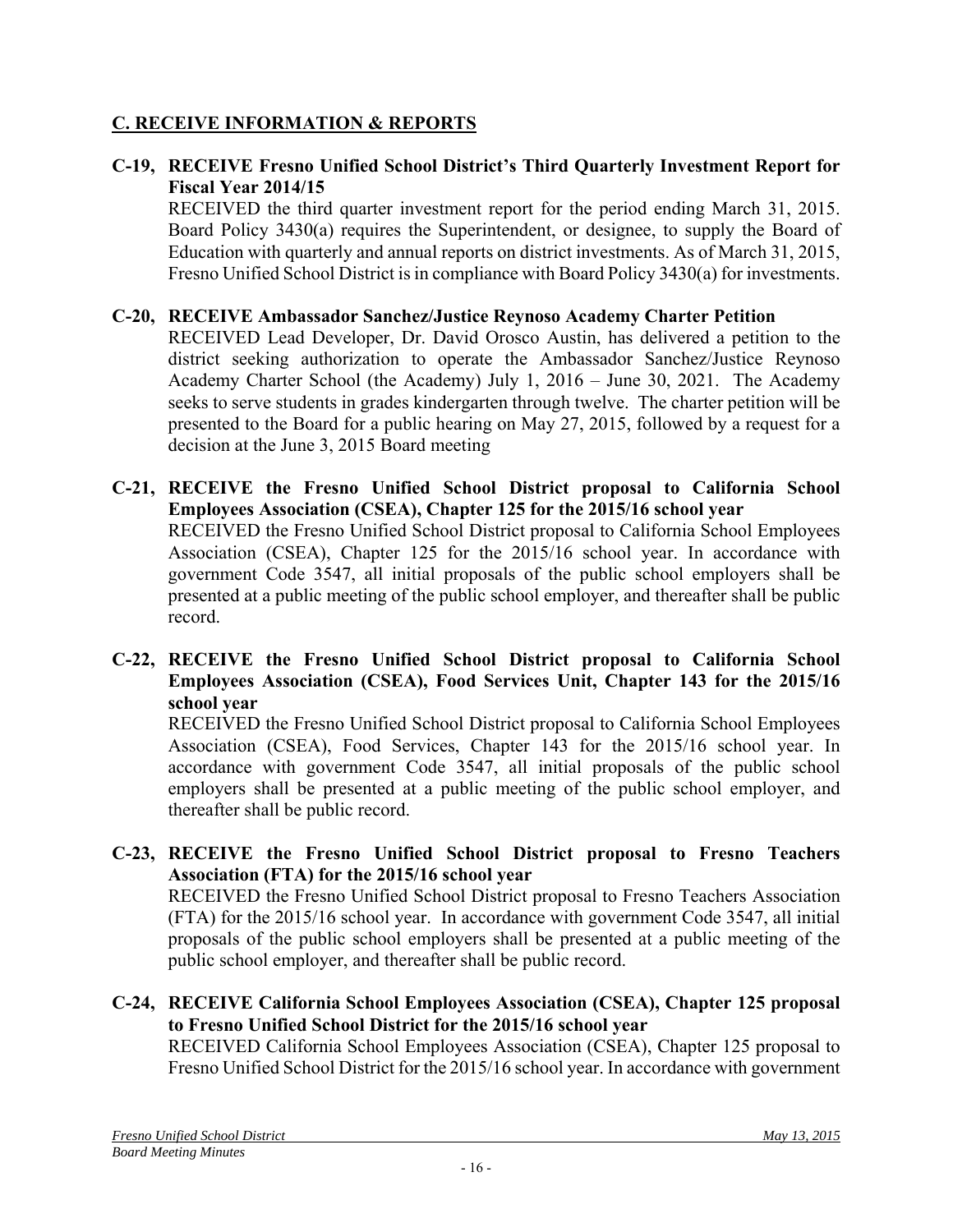Code 3547, all initial proposals of the exclusive representative shall be presented in a public meeting of the public school employer, and thereafter shall be public record.

- **C-25, RECEIVE the California School Employees Association (CSEA), Food Services Unit, Chapter 143 proposal to Fresno Unified School District for the 2015/16 school year** RECEIVED the California School Employees Association (CSEA), Food Services Unit, Chapter 143 proposal to Fresno Unified School District for the 2015/16 school year. In accordance with government Code 3547, all initial proposals of the exclusive representative shall be presented in a public meeting of the public school employer, and thereafter shall be public record.
- **C-26, RECEIVE the Fresno Teachers Association (FTA) proposal to Fresno Unified School District for the 2015/16 school year**

RECEIVED the Fresno Teachers Association (FTA) proposal to Fresno Unified School District for the 2015/16 school year. In accordance with government Code 3547, all initial proposals of the exclusive representative shall be presented in a public meeting of the public school employer, and thereafter shall be public record.

### **C-27, RECEIVE Revisions for Board Policy (BP) 0420.4, (NEW) BP 0420.41, (NEW) BP 0420.42, (NEW) BP 0420.43, BP 1240, 1312.3, BP 6142.7, BP 6143, BP 6163.1 and BP 6170.1**

RECEIVED the proposed revisions to the following ten Board Policies (BP):

- BP 0420.4 Charter School Authorization
- (NEW) BP 0420.41 Charter School Oversight
- (NEW) BP 0420.42 Charter School Renewal
- (NEW) BP 0420.43 Charter School Revocation
- BP 1240 Volunteer Assistance
- BP 1312.3 Uniform Complaint Procedures
- (NEW) BP 6142.7 Physical Education And Activity
- BP 6143 Courses of Study
- BP 6163.1 Library Media Centers
- (NEW) BP 6170.1 Transitional Kindergarten

These revisions meet legal mandates recommended by the California School Boards Association (CSBA) and California Department of Education (CDE). These policies will be brought back for discussion and adoption at a future board meeting.

## **C-28, RECEIVE Nominations for Naming of Clark Street High School**

RECEIVED information for consideration in naming the new entrepreneurship high school at Clark Street, including:

- 1. Board Policy 7310;
- 2. Administrative Regulation 7310; and
- 3. A comprehensive list of nominations that meet Board Policy 7310.